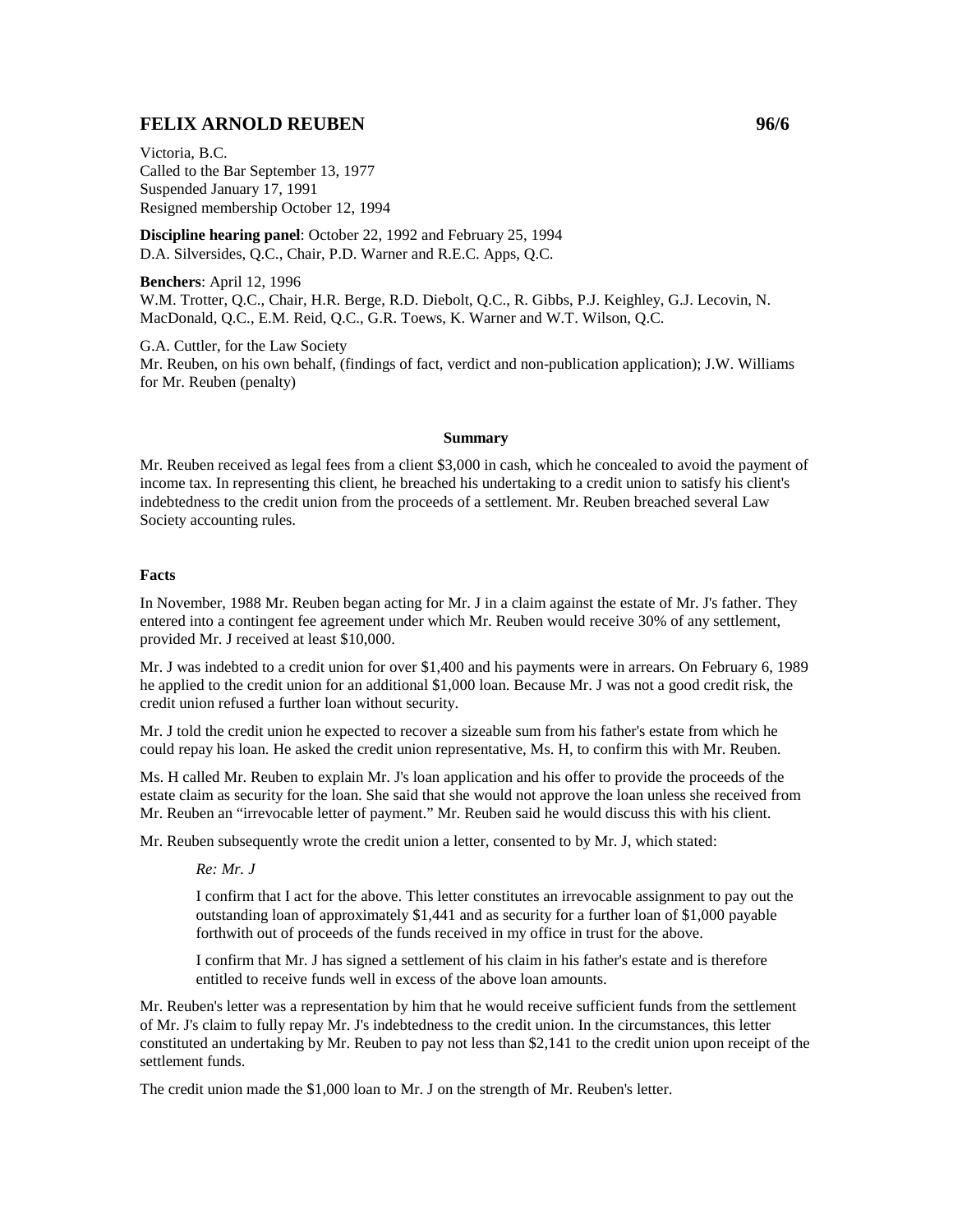In May 11, 1989 Mr. Reuben received settlement proceeds of \$15,000 and deposited the money in his trust account. The next day he wrote a \$350 trust cheque to pay a disbursement. At the same time he wrote a cheque, payable to Mr. J, for \$13,750. A balance of \$900 remained in his trust account.

Immediately after writing the \$13,750 cheque, Mr. Reuben went to the bank, accompanied by Mr. J. Mr. Reuben had Mr. J endorse the cheque. He then arranged for a bank representative to negotiate the cheque and provide, in return, a \$9,750 bank draft payable to Mr. J and \$4,000 in cash. There was conflicting testimony given by Mr. Reuben and Mr. J as to who would pay the disbursement. The panel made no finding as to whether there were discussions in this regard.

Mr. Reuben gave Mr. J the bank draft and \$1,000 cash. Mr. Reuben kept the balance of \$3,000 cash for his fees. Mr. Reuben failed to withdraw funds from trust for payment of fees by cheque payable to his general account as required by Rule 836(2). He furthermore did not record the \$3,000 payment in his books and accounts, as required by Rules 825(1) and 844, and he did not deliver a bill or receipt to Mr. J, as required by Rule 825(2).

At the time, Mr. Reuben did not advise the credit union when he received the settlement funds, and neither he nor Mr. J paid any proceeds of the claim to the credit union.

Mr. Reuben was aware of and considered the letter he had written to the credit union, but he deliberately chose to pay all of the settlement proceeds, except for the \$350 disbursement, to Mr. J or to himself. In doing so, he deliberately and knowingly breached his undertaking to the credit union.

On July 13, 1989 Mr. Reuben created a fictitious bill to Mr. J for \$900, which was the exact balance remaining in trust for his client. He mailed the bill to Mr. J's former address, though he knew that Mr. J no longer lived there. On July 17 Mr. Reuben transferred the \$900 from his trust account to his general account as payment of the fictitious bill, and he falsified his trust and general account records. He did not report on his 1989 income tax return the \$3,000 cash he received from Mr. J, thereby evading the payment of income tax. The panel found that his actions were a deliberate and planned attempt to deceive and mislead Revenue Canada in furtherance of his intent to evade income tax.

In 1992, Mr. J complained to the Law Society about Mr. Reuben's conduct. On being notified of Mr. J's complaint, Mr. Reuben admitted in writing to the Law Society that he had accepted \$3,000 cash from Mr. J. Mr. Reuben also advised that he had contacted Revenue Canada to request that the \$3,000 be included on his 1989 return. After Revenue Canada reassessed the return, Mr. Reuben paid the tax, as well as penalties and interest.

The Discipline Committee authorized a citation against Mr. Reuben on June 17, 1992, and the discipline hearing was held on October 22, 1992 and February 25, 1994.

#### **Decision**

Mr. Reuben was guilty of professional misconduct in concealing \$3,000 he received in cash with the intent of evading income tax and in breaching his undertaking. He further breached several Law Society accounting rules.

## **Penalty**

The discipline hearing panel reprimanded Mr. Reuben for breaching accounting rules and for accepting fees in cash in an attempt to evade income tax. The panel noted that it normally would have imposed a more severe penalty for these actions; however, it took into account the fact that Mr. Reuben had earlier been suspended for a lengthy period (and was at the time of the hearing still under suspension) for almost identical conduct that took place in the same time period.

With respect to the breach of undertaking, the panel was prepared to be lenient in light of Mr. Reuben's ongoing suspension. The panel ordered that Mr. Reuben:

1. be suspended for two months, as of February 25, 1994; and